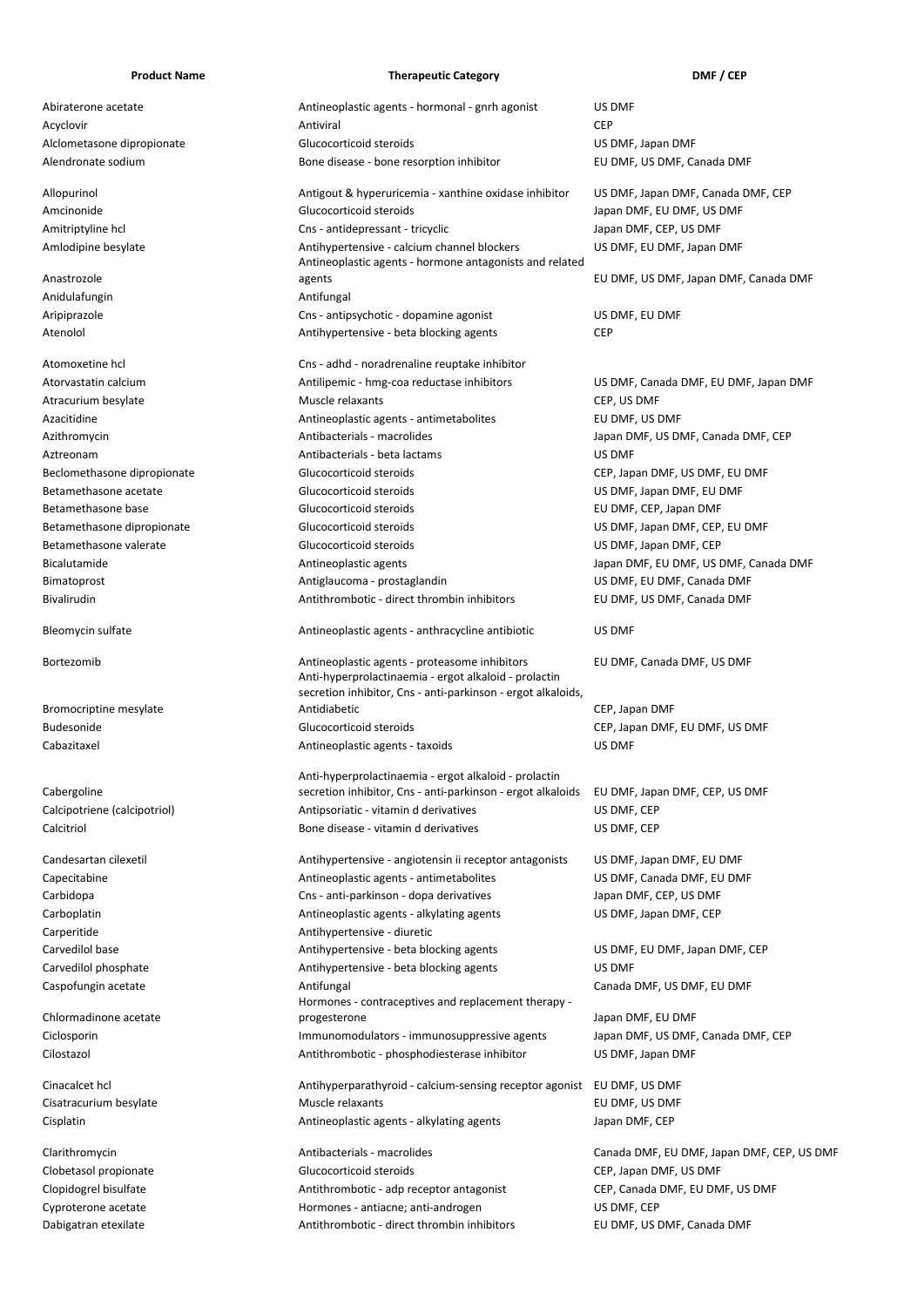Desoxycorticosterone (desoxycortone) pivalate Mineralocorticoid steroid

Desvenlafaxine base

Desvenlafaxine fumarate

Desvenlafaxine succinate

Dihydro-alpha-ergocryptine mesilate

Dihydroergocristine mesilate

Dihydroergotamine mesilate

Dihydroergotoxine mesilate Doxorubicin hcl US DMF, Japan DMF, CEP

Drospirenone

Duloxetine hcl

Ergotamine tartrate

Etodolac

Darifenacin hbr Urinary incontinence and retention - antimuscarinic EU DMF, US DMF Dasatinib Antineoplastic agents - protein kinase inhibitors EU DMF Daunorubicin hcl Antineoplastic agents - anthracycline antibiotic US DMF, CEP Deferasirox **Example 20 Temochromatosis - iron chelating agents** US DMF, EU DMF Deferoxamine mesylate Hemochromatosis - iron chelating agents US DMF, CEP Deprodone propionate Corticosteroid Japan DMF Desloratadine Respiratory system - antihistamines EU DMF, US DMF Desmopressin acetate Urinary incontinence and retention - vasopressins Japan DMF, US DMF, CEP Desonide Glucocorticoid steroids US DMF, EU DMF

Cns - antidepressant - serotonin & noradrenaline reuptake inhibitor and the extension of the EU DMF, US DMF Cns - antidepressant - serotonin & noradrenaline reuptake inhibitor and the use of the US DMF Cns - antidepressant - serotonin & noradrenaline reuptake inhibitor Canada DMF, US DMF Dexamethasone -17 valerate and the Glucocorticoid steroids and the control of the Japan DMF

Dexlansoprazole Gastrointestinal preparation - proton pump inhibitors Diazoxide **Antihypertensive - diuretic** Diflorasone diacetate Glucocorticoid steroids Japan DMF, EU DMF, US DMF Difluprednate Glucocorticoid steroids EU DMF, US DMF, Japan DMF

Anti-hyperprolactinaemia - ergot alkaloid - prolactin secretion inhibitor, Cns - anti-parkinson - ergot alkaloids Antihypertensive - alpha adrenergic blocker, Cns antidementia drugs - ergot alkaloids CEP Antihypertensive - alpha adrenergic blocker, Cns antimigraine - serotonin receptor agonist CEP, US DMF Cns - antidementia drugs - ergot alkaloids, Antihypertensive - alpha adrenergic blocker CEP, US DMF, Japan DMF Diltiazem hcl Antihypertensive - calcium channel blockers Canada DMF, US DMF, Japan DMF, CEP Dimethyl fumarate Multiple sclerosis - immunosuppressive agent Docetaxel **Antineoplastic agents - taxoids Antineoplastic agents - taxoids EU DMF, US DMF, Canada DMF** Donepezil hcl Cns - antidementia drugs - cholinesterase inhibitor Japan DMF, Canada DMF, EU DMF, US DMF Dorzolamide hcl Antiglaucoma - carbonic anhydrase inhibitor US DMF, Canada DMF, CEP Doxepin hcl Cns - antidepressant - tricyclic CEP, US DMF Doxercalciferol Bone disease - vitamin d derivatives US DMF

> Hormones - contraceptives and replacement therapy progesterone US DMF, CEP, EU DMF, Canada DMF Cns - antidepressant - serotonin & noradrenaline reuptake inhibitor US DMF, EU DMF, Canada DMF

Eletriptan hbr Cns - antimigraine - serotonin receptor agonist, 5-ht1 US DMF, EU DMF, Canada DMF Eltrombopag olamine Thrombocytopenia treatment Epirubicin hcl Antineoplastic agents - anthracycline antibiotic CEP, US DMF, Japan DMF Eptifibatide **Antithrombotic - glycoprotein inhibitors** EU DMF, Canada DMF, US DMF

Ergometrine (ergonovine) maleate Obstetric - ergot alkaloids Canada DMF, CEP, US DMF, Japan DMF, EU DMF Obstetric - ergot alkaloids, Cns - antimigraine - serotonin receptor agonist EU DMF, US DMF, Japan DMF, CEP Erlotinib hcl Antineoplastic agents - protein kinase inhibitors US DMF, EU DMF, Canada DMF Eszopiclone Cns - anxiolytics - hypnotics/ sedatives Canada DMF, US DMF Analgesic (non-narcotic) - anti-inflammatory (nonsteroidal) Japan DMF, CEP, US DMF Etoposide **Antineoplastic agents** CEP, US DMF, Japan DMF

Exenatide **Antidiabetic - glucagon-like peptide 1 receptor agonist** US DMF, EU DMF Ezetimibe **Antilipemic** Antilipemic **Antilipemic** EU DMF, US DMF, Canada DMF Famciclovir **Antiviral Canada DMF, EU DMF, US DMF** Canada DMF, EU DMF, US DMF

Febuxostat Antigout & hyperuricemia - xanthine oxidase inhibitor EU DMF Fexofenadine hcl **Antiallergic -antihistamines** Antiallergic -antihistamines Antiallergic -antihistamines Fingolimod Multiple sclerosis - immunosuppressive agent US DMF Fludarabine phosphate and the Antineoplastic agents and the CEP, US DMF Fludrocortisone acetate Mineralocorticoid steroid US DMF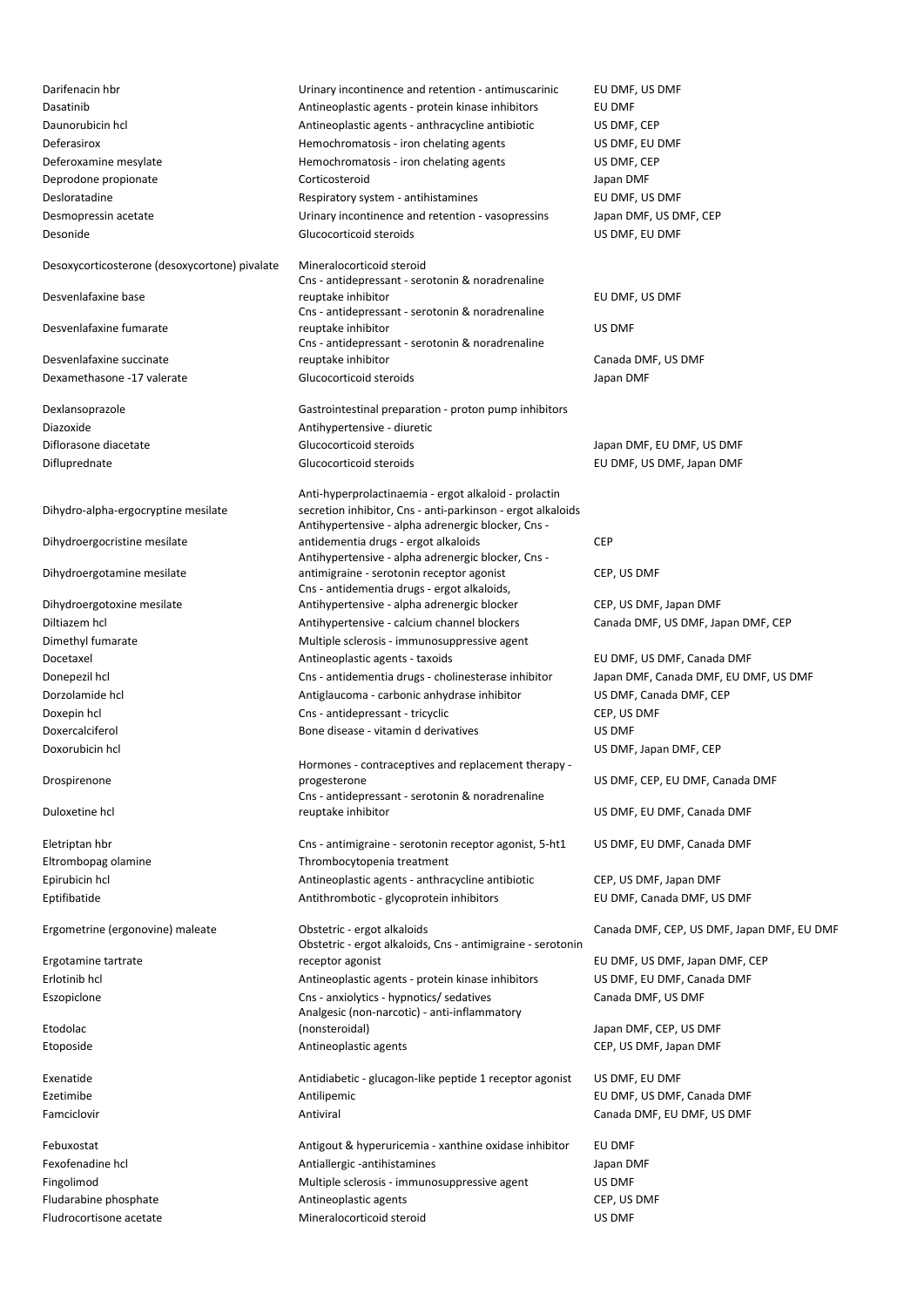Fluoxetine hcl

Fluticasone furoate

Fluvoxamine maleate

Fulvestrant

Gemcitabine hcl Imiquimod Antivirals, Immunomodulator Canada DMF, US DMF Ingenol mebutate

Leflunomide

Letrozole

Medroxyprogesterone acetate

Megestrol acetate

Flunisolide Glucocorticoid steroids US DMF, EU DMF Fluocinolone acetonide Glucocorticoid steroids US DMF, Japan DMF, EU DMF Fluocinonide Glucocorticoid steroids US DMF, Japan DMF, EU DMF Fluorometholone acetate Glucocorticoid steroids US DMF Fluorometholone base Glucocorticoid steroids Japan DMF Fluorouracil Antineoplastic agents - antimetabolites CEP, Japan DMF, US DMF Cns - antidepressant - selective serotonin reuptake inhibitors CEP, US DMF Corticosteroid, Respiratory system - antiasthmatics corticosteroids Fluticasone propionate examples and a Respiratory system - antiasthmatics - corticosteroids CEP, US DMF, Japan DMF Fluvastatin sodium **Antilipemic - hmg-coa reductase inhibitors** US DMF, CEP, Canada DMF, EU DMF Cns - antidepressant - selective serotonin reuptake inhibitors **US DMF, Japan DMF** Formoterol fumarate **Antiasthmatics - bronchodilator - beta agonists** CEP, US DMF Antineoplastic agents - hormonal - estrogen receptor antagonist EU DMF, US DMF Furosemide **Antihypertensive - diuretic** CEP, Japan DMF, US DMF, Canada DMF Canada DMF Gabapentin **Capan DMF, CEP, US DMF** CHA CONS - anticonvulsant Constant Constant Capan DMF, CEP, US DMF Galantamine hbr Cases antidementia drugs - cholinesterase inhibitor CEP, US DMF Anti-hyperprolactinaemia - ergot alkaloid - prolactin secretion inhibitor, Antineoplastic agents antimetabolites EU DMF, US DMF, Japan DMF, CEP Gemfibrozil Antilipemic CEP, US DMF Haloperidol Cns - typical antipsychotics - dopamine blocker Japan DMF, US DMF Haloperidol decanoate Cns - typical antipsychotics - dopamine blocker US DMF Hydrochlorothiazide Antihypertensive - diuretic US DMF, Japan DMF, CEP, Canada DMF Ibandronate sodium Bone disease - bone resorption inhibitor US DMF, EU DMF Idarubicin hcl Antineoplastic agents - anthracycline antibiotic US DMF Imatinib mesylate **Antineoplastic agents - protein kinase inhibitors** US DMF, Canada DMF, Japan DMF, EU DMF Imipramine hcl Cns - antidepressant - tricyclic US DMF, CEP

Irbesartan **Antihypertensive - angiotensin ii receptor antagonists** Canada DMF, US DMF, EU DMF, CEP Irinotecan hcl Antineoplastic agents - taxoids US DMF Labetalol hcl Antihypertensive - beta blocking agents Lamotrigine Cns - anticonvulsant US DMF, EU DMF

Lanreotide acetate Antineoplastic agents - hormonal - somatostatin analog

Lansoprazole **Gastrointestinal preparation - proton pump inhibitors** US DMF, CEP, Japan DMF Lapatinib ditosylate **Antineoplastic agents - protein kinase inhibitors** Latanoprost Antiglaucoma - prostaglandin US DMF, Canada DMF, EU DMF Rheumatoid arthritis and psoriatic arthritis immunosuppressive agents Canada DMF, US DMF Antineoplastic agents - hormone agonists and related agents EU DMF, US DMF Leuprolide (leuprorelin acetate) Antineoplastic agents - hormonal - lhrh agonist CEP, Japan DMF, US DMF Levetiracetam Cns - anticonvulsant US DMF, CEP Levodopa Cns - anti-parkinson - dopa derivatives CEP, EU DMF, Canada DMF Levofloxacin Antibacterials - quinolone derivatives Japan DMF, US DMF, Canada DMF Levosalbutamol hcl (levalbuterol) Antiasthmatics - bronchodilator - beta agonists US DMF, EU DMF Loperamide hcl Antidiarrhoeals US DMF, CEP

Losartan potassium Antihypertensive - angiotensin ii receptor antagonists Japan DMF, EU DMF, CEP, Canada DMF, US DMF Lovastatin Antilipemic - hmg-coa reductase inhibitors CEP, US DMF, EU DMF Lurasidone Cns - antipsychotic - dopamine agonist US DMF Maxacalcitol **Antihyperparathyroid - vitamin d derivatives** Japan DMF Hormones - contraceptives and replacement therapy progesterone US DMF, CEP Hormones - contraceptives and replacement therapy progesterone US DMF, CEP

Memantine hcl Cns - antidementia drugs - nmda receptor antagonist EU DMF, US DMF, Canada DMF Methyldopa **Antihypertensive - alpha adrenergic agonist** CEP, US DMF, EU DMF Methylergonovine maleate Obstetric - ergot alkaloids US DMF, CEP, Japan DMF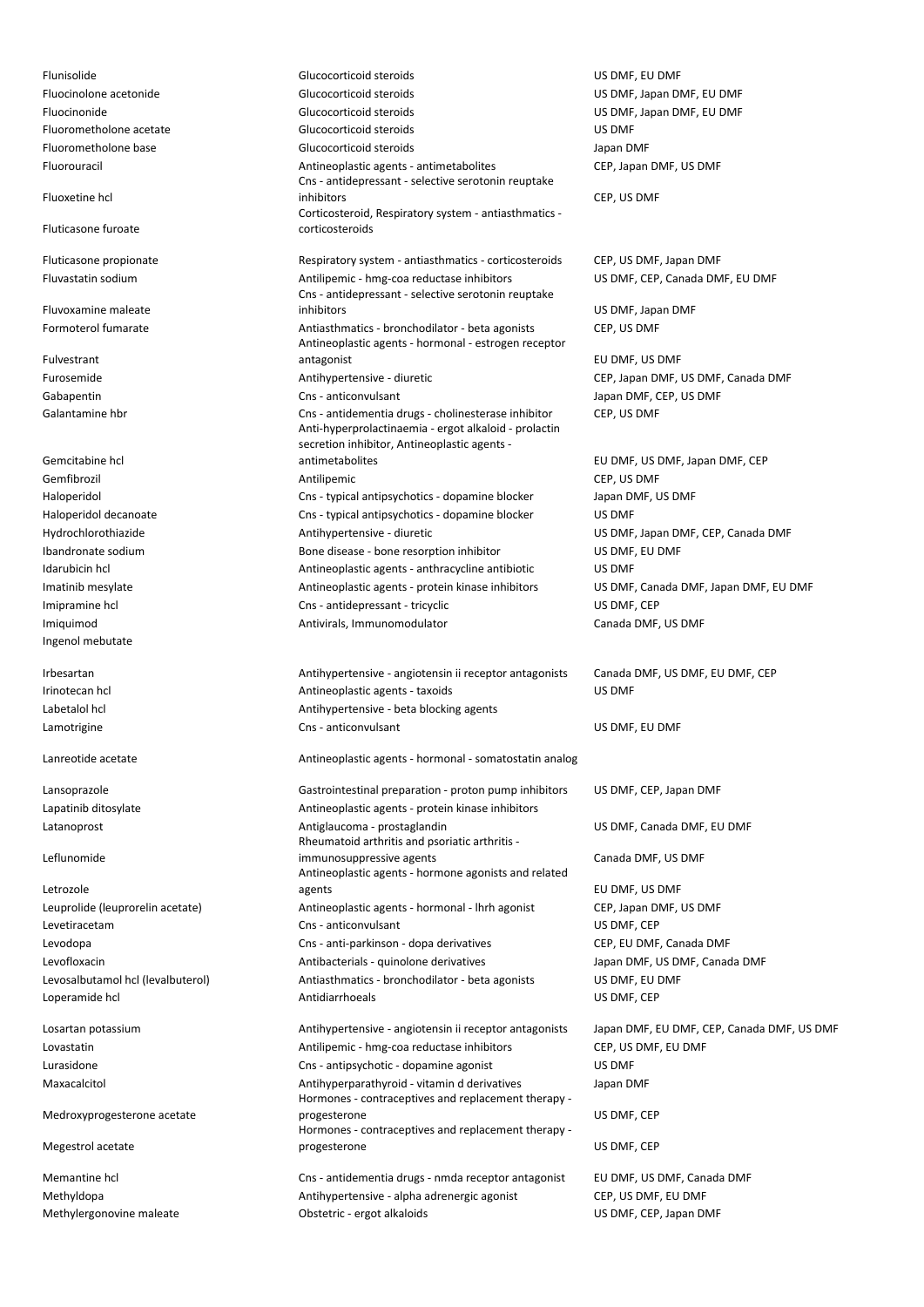Methylprednisolone hemisuccinate Glucocorticoid steroids US DMF Methylprednisolone sodium succinate Glucocorticoid steroids Methylprednisolone sodium succinate buf Glucocorticoid steroids Metoprolol succinate Antihypertensive - beta blocking agents US DMF, CEP Metoprolol tartrate and the Antihypertensive - beta blocking agents US DMF, CEP Micafungin sodium and a metal and a metal Antifungal Mirtazapine Cns - antidepressant - noradrenergic and specific serotonergic and the serotonergic use of the US DMF, CEP Mitomycin Antineoplastic agents - anthracycline antibiotic CEP, US DMF Mometasone furoate and the Glucocorticoid steroids and the Mometasone furoate Japan DMF, CEP, US DMF Montelukast sodium Respiratory system - antiasthmatics - leukotriene pathway inhibitor and a control of the CEP, US DMF, Canada DMF Mupirocin Antibacterials - monoxycarbolic acid CEP, EU DMF, US DMF Mupirocin calcium Antibacterials - monoxycarbolic acid US DMF, CEP Mycophenolate mofetil **Immunomodulators - immunosuppressive agents** Japan DMF, US DMF, Canada DMF, CEP Mycophenolate sodium and Immunomodulators - immunosuppressive agents US DMF Naproxen Analgesic (non-narcotic) - anti-inflammatory (nonsteroidal) US DMF, CEP, Japan DMF Naproxen sodium Analgesic (non-narcotic) - anti-inflammatory (nonsteroidal) US DMF, CEP Nateglinide Antidiabetic - meglitinides Japan DMF, US DMF Nefazodone hcl Cns - antidepressant - serotonin antagonist and reuptake Canada DMF, US DMF Nicergoline **CEP, Japan DMF** Cns - antidementia drugs - ergot alkaloids CEP, Japan DMF Nifedipine Antihypertensive - calcium channel blockers US DMF, CEP Nilotinib hcl Antineoplastic agents - protein kinase inhibitors US DMF Norgestimate Hormones - contraceptives and replacement therapy progesterone US DMF Octreotide acetate Antineoplastic agents - hormonal - somatostatin analog US DMF, Japan DMF Olanzapine Cns - atypical antipsychotics US DMF, Canada DMF, EU DMF Olmesartan medoxomil Antihypertensive - angiotensin ii receptor antagonists EU DMF, US DMF Omeprazole Gastrointestinal preparation - proton pump inhibitors CEP, US DMF Ondansetron base **Antiemetic - serotonin receptor antagonist** US DMF Ondansetron hcl Antiemetic - serotonin receptor antagonist US DMF, CEP, Japan DMF Oxaliplatin **Antineoplastic agents - alkylating agents** CEP, US DMF Paclitaxel **Antineoplastic agents - taxoids** US DMF, EU DMF, Japan DMF, CEP, Canada DMF Paliperidone Cns - atypical antipsychotics - dopamine antagonist EU DMF, US DMF Paliperidone palmitate Cns - atypical antipsychotics - dopamine antagonist Palonosetron hcl Antiemetic - serotonin receptor antagonist US DMF Pamidronic acid Bone disease - bone resorption inhibitor Japan DMF, US DMF Pancuronium bromide example and the Muscle relaxants and the Muscle relaxants of the Muscle relaxants of the Muscle relaxants of the Muscle relaxants of the Muscle relaxants of the Muscle relaxants of the Muscle relaxants Pantoprazole sodium Gastrointestinal preparation - proton pump inhibitors US DMF, EU DMF, CEP Paricalcitol **Bone disease - vitamin d derivatives EU DMF, US DMF** Paroxetine hcl Cns - antidepressant - selective serotonin reuptake inhibitors EU DMF, US DMF, Japan DMF Pemetrexed diacid **Antineoplastic agents - folate antimetabolite** US DMF, Canada DMF, EU DMF Pemetrexed disodium Antineoplastic agents - folate antimetabolite US DMF, EU DMF Pentoxifylline Vasodilator (peripheral); hemorheologic agent US DMF, EU DMF Pergolide mesylate Cns - anti-parkinson - ergot alkaloids, Antihyperprolactinaemia - ergot alkaloid - prolactin secretion inhibitor US DMF, Japan DMF, CEP, Canada DMF Pioglitazone hcl Antidiabetic - thiazolidinediones EU DMF, US DMF Pralatrexate Antineoplastic agents - antimetabolites US DMF Prasugrel Antithrombotic - adp receptor antagonist Prasugrel hcl **Antithrombotic - adp receptor antagonist** EU DMF, US DMF Prasugrel hydrobromide Antithrombotic - adp receptor antagonist EU DMF Pravastatin sodium Antilipemic - hmg-coa reductase inhibitors US DMF, Japan DMF, CEP Prednisolone hemisuccinate Glucocorticoid steroids Pregabalin **Company Company Company Company Company Company Company Company Company Company Company Company Company** Probenecid **Antigout & hyperuricemia** CEP, US DMF CEP, US DMF Quetiapine fumarate Cns - atypical antipsychotics - serotonin-dopamine antagonist EU DMF, Canada DMF, US DMF, Japan DMF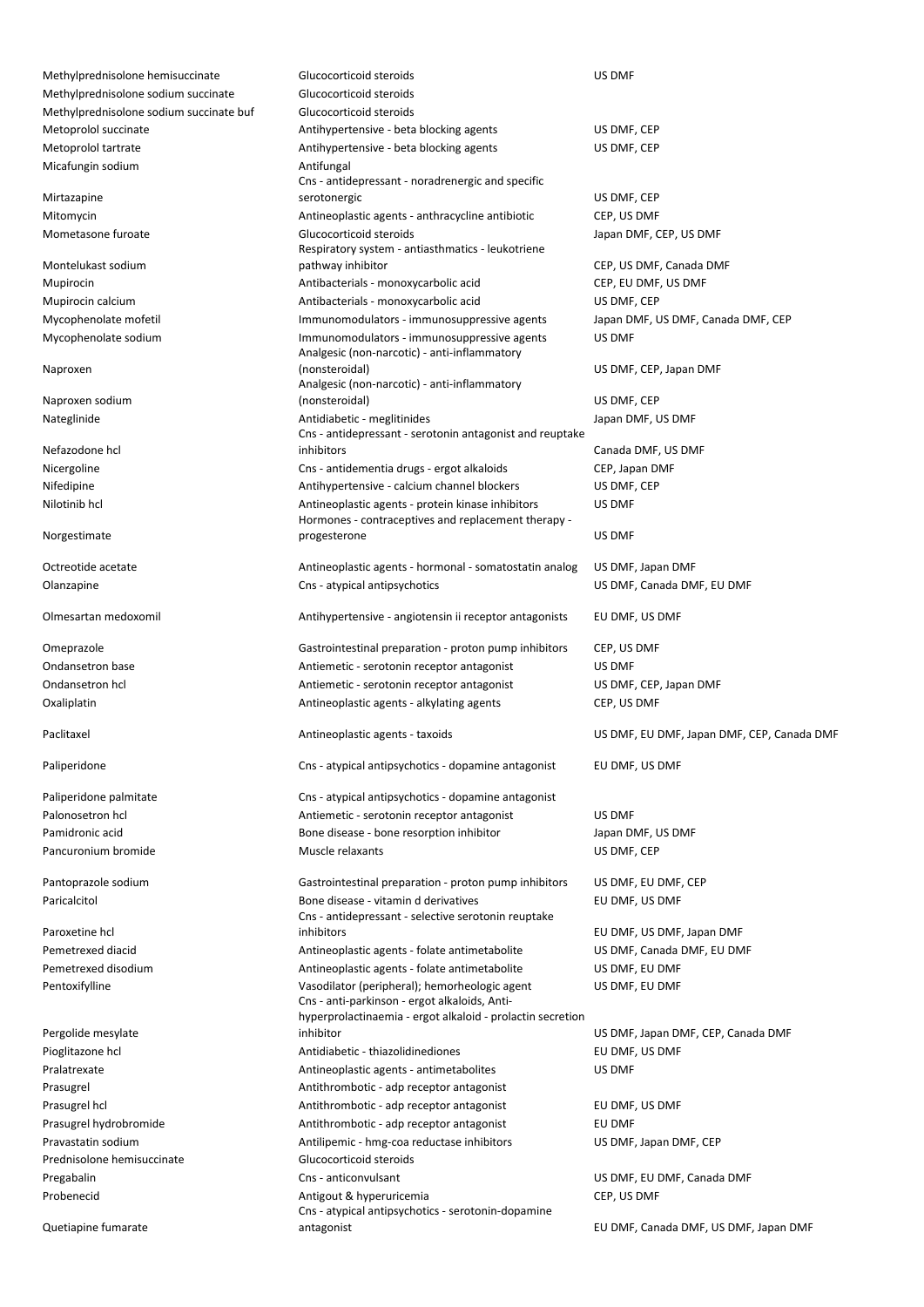| Raloxifene hcl                         | Bone disease - selective estrogen receptor modulator                                                             | EU DMF                                |
|----------------------------------------|------------------------------------------------------------------------------------------------------------------|---------------------------------------|
| Raltegravir potassium                  | Hiv antivirals - integrase inhibitors                                                                            |                                       |
| Ramelteon                              | Cns - sedative/hypnotic - melatonin receptor agonist<br>Hiv antivirals - non-nucleoside reverse transcriptase    | US DMF                                |
| Rilpivirine                            | inhibitors (nnrti)                                                                                               |                                       |
| Risedronate sodium                     | Bone disease - bone resorption inhibitor                                                                         | EU DMF, Canada DMF, US DMF            |
| Risperidone                            | Cns - atypical antipsychotics                                                                                    | US DMF, Japan DMF, CEP                |
| Rivaroxaban<br>Rocuronium bromide      | Antithrombotic - factor xa inhibitors<br>Muscle relaxants                                                        |                                       |
|                                        |                                                                                                                  | CEP, US DMF                           |
| Romidepsin                             | Antineoplastic agents - histone deacetylase inhibitors                                                           | US DMF                                |
| Rosuvastatin calcium                   | Antilipemic - hmg-coa reductase inhibitors                                                                       | US DMF, EU DMF, Japan DMF, Canada DMF |
| Salbutamol (albuterol)                 | Antiasthmatics - bronchodilator - beta agonists                                                                  | US DMF                                |
| Salbutamol (albuterol) sulfate         | Antiasthmatics - bronchodilator - beta agonists                                                                  | Japan DMF, US DMF                     |
| Saxagliptin<br>Sertraline hcl          | Antidiabetic - dppiv inhibitors<br>Cns - antidepressant - serotonin & noradrenaline<br>reuptake inhibitor        |                                       |
|                                        | Erectile dysfunction agents-phosphodiesterase type 5                                                             |                                       |
| Sildenafil citrate                     | inhibitor                                                                                                        | Canada DMF, US DMF, EU DMF            |
| Silver sulfadiazine                    | Antibacterials - sulfonamides and diaminopyrimidines                                                             | US DMF, EU DMF                        |
| Silymarin                              | Anti-poisoning and overdose                                                                                      | CEP, EU DMF                           |
| Simvastatin                            | Antilipemic - hmg-coa reductase inhibitors                                                                       | CEP, Japan DMF, US DMF                |
| Sitagliptin malate                     | Antidiabetic - dppiv inhibitors                                                                                  | EU DMF                                |
| Sitagliptin phosphate                  | Antidiabetic - dppiv inhibitors                                                                                  | US DMF                                |
| Sitagliptin sulfate                    | Antidiabetic - dppiv inhibitors                                                                                  |                                       |
| Solifenacin succinate                  | Urinary incontinence and retention - antimuscarinic                                                              | EU DMF, US DMF, Canada DMF            |
| Sorafenib tosylate<br>Sunitinib malate | Antineoplastic agents - protein kinase inhibitors                                                                |                                       |
| Tacrolimus                             | Antineoplastic agents - protein kinase inhibitors                                                                | US DMF                                |
| Tadalafil                              | Immunomodulators - immunosuppressive agents<br>Erectile dysfunction agents-phosphodiesterase type 5<br>inhibitor | EU DMF, Japan DMF, US DMF             |
|                                        | Antineoplastic agents - hormone antagonists and related                                                          | EU DMF, Canada DMF, US DMF            |
| Tamoxifen citrate                      | agents                                                                                                           | US DMF, CEP                           |
| Telmisartan                            | Antihypertensive - angiotensin ii receptor antagonists                                                           | EU DMF, CEP, US DMF                   |
| Terazosin hcl                          | Antihypertensive - alpha adrenergic blocker                                                                      | CEP, US DMF                           |
| Terguride                              | Cns - anti-parkinson - ergot alkaloids                                                                           | Japan DMF                             |
| Teriparatide acetate                   | Bone disease - bone resorption inhibitor                                                                         |                                       |
| Ticagrelor                             | Antithrombotic - adp receptor antagonist                                                                         |                                       |
| Ticlopidine hcl                        | Antithrombotic - adp receptor antagonist                                                                         | US DMF, Japan DMF, CEP                |
| Tigecycline                            | Antibacterials - tetracyclines                                                                                   | Canada DMF, EU DMF, US DMF            |
| Timolol maleate                        | Antihypertensive - beta blocking agents                                                                          |                                       |
| Tiotropium bromide                     | Antiasthmatics - bronchodilator - antimuscarinic                                                                 | EU DMF, US DMF                        |
| Tobramycin                             | Antibacterials - aminoglycosides                                                                                 | US DMF, CEP, Japan DMF                |
| Tolterodine tartrate                   | Urinary incontinence and retention - antimuscarinic                                                              | EU DMF, US DMF, Canada DMF            |
| Torasemide                             | Antihypertensive - diuretic                                                                                      | US DMF, CEP                           |
| Travoprost                             | Antiglaucoma - prostaglandin<br>Cns - antidepressant - serotonin antagonist and reuptake                         | Canada DMF, EU DMF, US DMF            |
| Trazodone hcl                          | inhibitors                                                                                                       | US DMF                                |
| Triamcinolone                          | Glucocorticoid steroids                                                                                          | Japan DMF                             |
| Triamcinolone acetonide                | Glucocorticoid steroids                                                                                          | Japan DMF, CEP, US DMF                |
| Triptorelin acetate                    | Antineoplastic agents - hormonal - gnrh agonist                                                                  |                                       |
| Triptorelin pamoate                    | Antineoplastic agents - hormonal - gnrh agonist<br>Hormones - contraceptives and replacement therapy -           |                                       |
| Ulipristal acetate                     | progesterone                                                                                                     | US DMF                                |
| Valaciclovir hcl                       | Antiviral                                                                                                        | Canada DMF, EU DMF, US DMF, Japan DMF |
| Valsartan                              | Antihypertensive - angiotensin ii receptor antagonists                                                           | Japan DMF, US DMF, EU DMF, Canada DMF |
| Varenicline tartrate                   | Antismoking products                                                                                             |                                       |
| Vecuronium bromide                     | Muscle relaxants                                                                                                 | US DMF                                |
| Venlafaxine hcl                        | Cns - antidepressant - serotonin & noradrenaline<br>reuptake inhibitor                                           | US DMF, CEP                           |
|                                        | Cns - antidepressant - selective serotonin reuptake                                                              |                                       |
| Vilazodone hydrochloride               | inhibitors                                                                                                       |                                       |